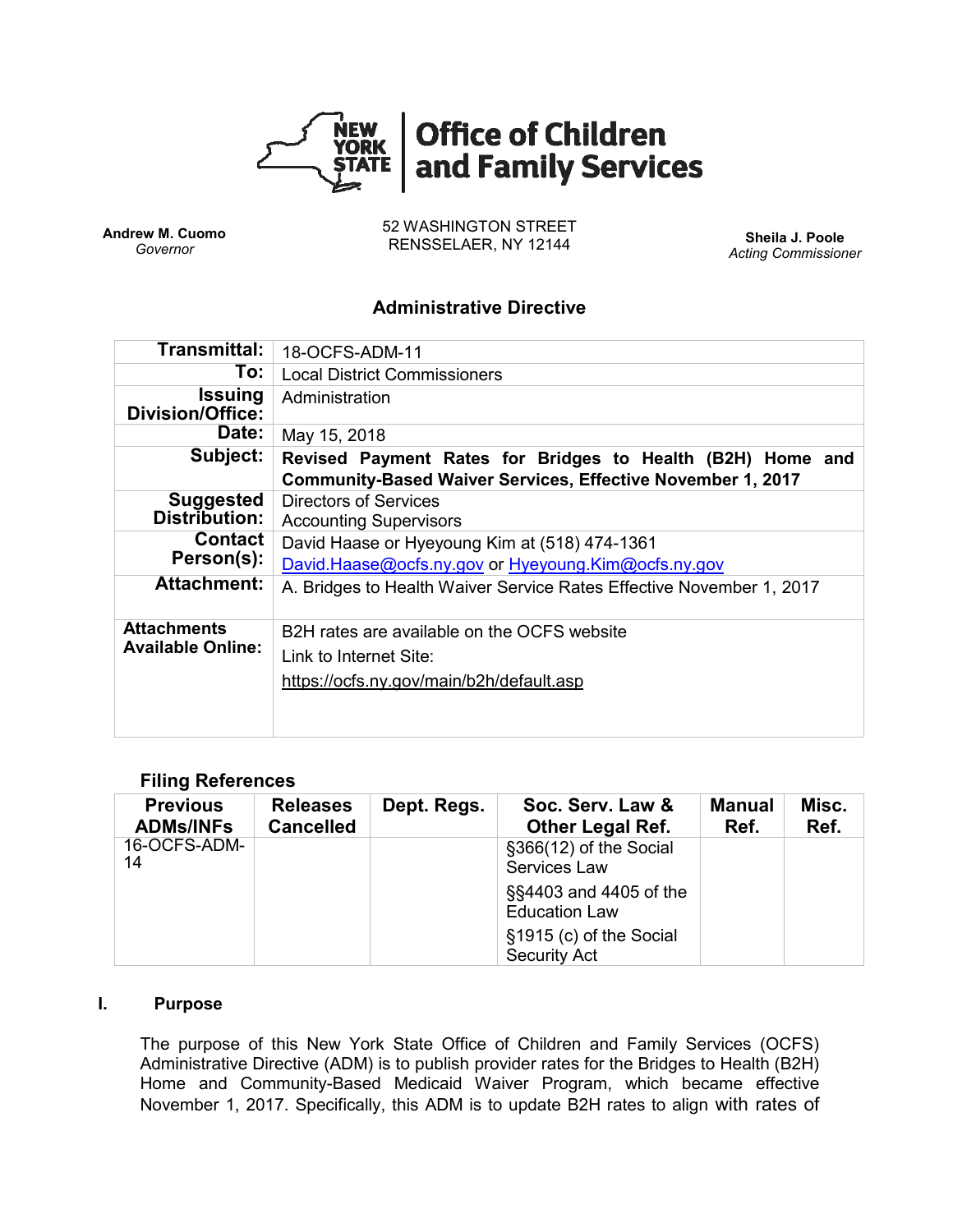other Medicaid Waiver programs. All B2H rates continue to be billable to the Medicaid program by enrolled B2H providers.

### **II. Background**

Home and Community-Based Medicaid Waiver programs, such as B2H, are authorized under §1915 (c) of the Social Security Act. New York's Social Services Law (SSL) §366 (12) provides New York State's statutory framework to establish and implement the B2H program. Federal approval of B2H authorizes the use of Medicaid funds to provide certain services that would otherwise not be eligible for Medicaid funding.

The B2H application to the federal government includes 14 waiver services under three B2H waivers that would be available to B2H enrollees.

The three B2H waivers are as follows:

- Bridges to Health Serious Emotional Disturbance (B2H SED)
- Bridges to Health Developmental Disabilities (B2H DD)
- Bridges to Health Medical Fragile (B2H MedF)

Listed below are the 14 services available to appropriate enrollees in each B2H waiver. *For more information on each service, please refer to the Bridges to Health Program Manual*

(https://ocfs.ny.gov/main/b2h/manual.asp).

- Health care integration agencies (HCIAs only)
- Family/caregiver supports and services (individual and group rates)
- Skill building (individual and group rates)
- Day habilitation (individual and group rates)
- Special needs community advocacy and support (individual and group rates)
- Prevocational services (individual and group rates)
- Supported employment
- Respite services (short-term and daily/overnight rates)
- Crisis avoidance, management and training (individual and group rates)
- Immediate crisis response services
- Intensive in-home support services
- Crisis respite (short-term and daily/overnight rates)
- Adaptive and assistive equipment (approved contracts within specified limits)
- Accessibility modifications (approved contracts within specified limits)

The B2H waiver provides services to eligible children as a complement to the services provided through other programs, and does so in the least restrictive and most appropriate setting while involving the child's family or foster parents(s).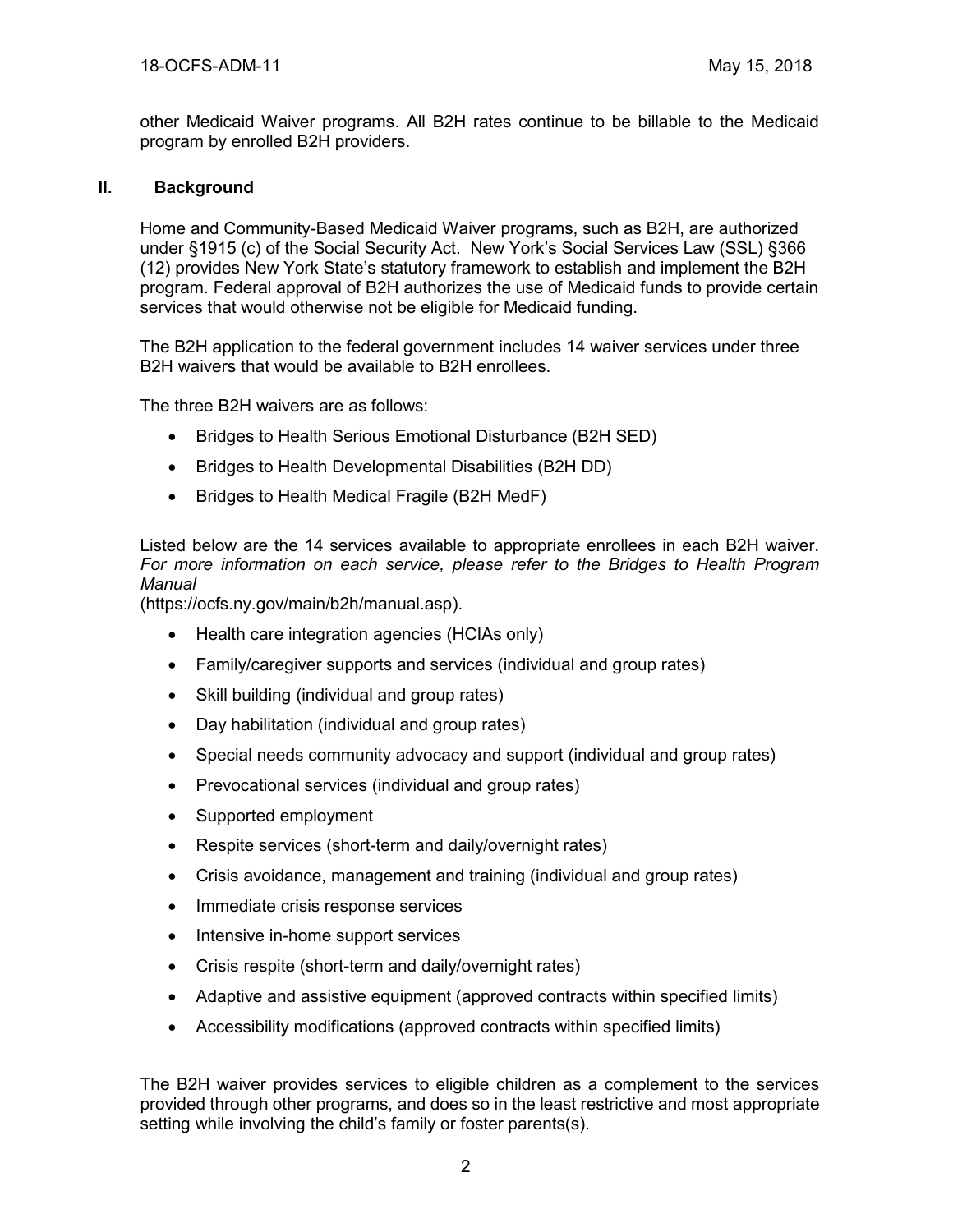To be eligible for the B2H waiver, a child must be in foster care or OCFS custody at initial enrollment. B2H enrollment may continue until age 21 if the child is otherwise eligible, even if the child is no longer in foster care or OCFS custody. The child must also be living in an eligible setting of 12 beds or less and have a qualifying diagnosis and "Level of Care" determination for the specific B2H waiver in which the child is enrolled.

OCFS enters into a "Provider Agreement" with qualified HCIAs. Each HCIA is authorized by OCFS to work in a specific region with local departments of social services (LDSSs) to serve eligible children that are referred for enrollment. B2H regions are the same regions used by OCFS for monitoring each LDSS's administration of services to children and families, with one exception. Region 5 contains two distinct B2H waiver programs, one for the lower Hudson Valley area, and the other for Nassau and Suffolk LDSSs.

Following a child's enrollment, the responsible HCIA is required to coordinate the provision of B2H waiver services. Services may be provided by the HCIA, or pursuant to a subcontract between the HCIA and a Waiver Service Provider (WSP).

### **III. Fiscal Implications**

Attachment A includes all B2H rates, which became effective November 1, 2017. Downstate rates are applicable to B2H providers in Regions 5 and 6, namely New York City's Human Resources Administration (HRA) in addition to Nassau, Suffolk, Westchester, Rockland, Putnam, Orange, Sullivan, Ulster, and Dutchess LDSSs. Upstate rates are applicable to all other LDSSs in New York State.

Payment rates for adaptive and assistive equipment and accessibility modifications will continue to be based on approved contracts for the particular equipment or modification. The existing rate limits (i.e., the five-year per child limit of \$15,000 for the combined services of adaptive and assistive equipment and accessibility modifications, as well as the limit of \$5,000 for improving any one residence), will continue in effect, including the exception procedure to exceed these amounts based on approvals by the OCFS Bureau of Waiver Management (BWM) on a case-by-case basis.

The total annual dollar amount of services that may be included in a B2H enrollee's Individualized Health Plan (IHP) without further review by an OCFS quality management specialist is maintained at \$51,600.

## **IV. Required Actions**

HCIAs and other WSPs must bill *eMedNY* pursuant to the B2H *Program Manual* using current service codes. The rates connected to service codes will be changed by the amounts in this ADM, retroactive to November 1, 2017.

Review procedures continue to be found in the B2H *Program Manual*, available at https://ocfs.ny.gov/main/b2h/manual.asp. The cost-review point and the need for review by an OCFS quality management specialist are first referenced on pages 2-7 of the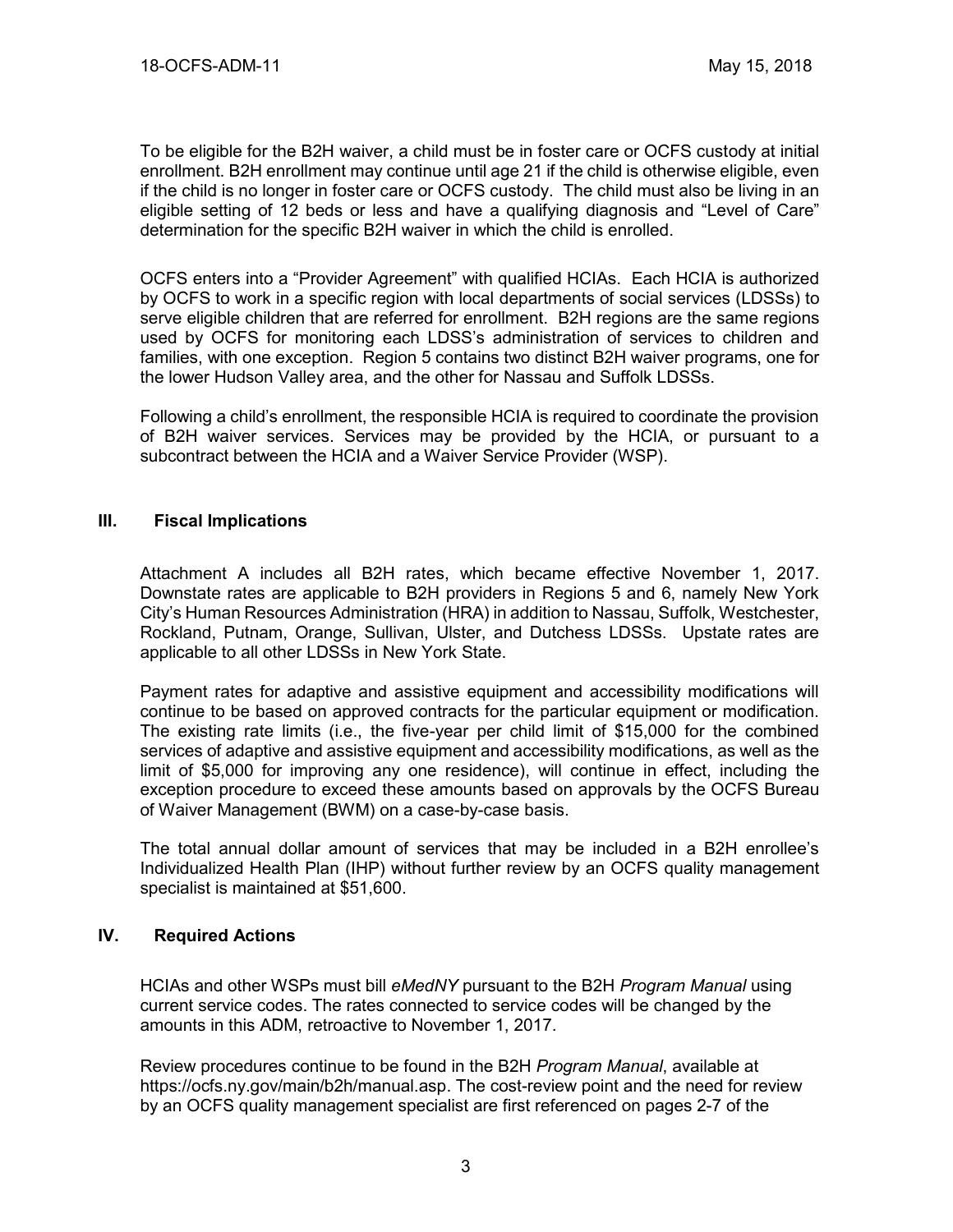manual. The five-year limit for adaptive and assistive equipment and accessibility modifications combined, and the need for BWM to approve any amount exceeding that limit, first appears on pages 8-22 of the manual.

## **V. Claiming Program and Administrative Costs for the B2H Waiver Program**

The program-related expenditures continue to be paid through the standard *eMedNY* payment process. B2H funding is open-ended; LDSSs will not receive an allocation. However, as set forth above, the annual dollar amount of services that may be included in a B2H enrollee's IHP is limited to \$51,600. The federal, state, and local district shares will also be reported through the current *eMedNY* reporting process.

Children enrolled in the B2H program are encoded with the following B2H waiver codes within the Welfare Management System's (WMS) restriction/exception subsystem:

- 72 Bridges to Health Seriously Emotionally Disturbed
- 73 Bridges to Health Developmentally Disabled
- 74 Bridges to Health Medically Fragile
- Claiming Instructions: Administrative Costs: B2H salary and non-salary administrative costs are initially coded to the F17 function, Other Reimbursable Programs, on the RF-2A administration claiming schedules. Non-salary costs are reported on the LDSS-923, Schedule of Payments for Administrative Payments Other Than Salaries (Detail and Summary). B2H staff count and salaries are assigned to the F17 function on the Schedule D, DSS Administrative Expenses Allocation and Distribution by Function and Program, LDSS-2347.
- Any employee who is assigned part-time to B2H activities and other programs or projects must complete an ongoing time study and have his/her salary, fringe benefits and person count apportioned to the applicable programs/projects. These time studies must be completed for one full pay period during the first month of each quarter and B2H time study percentages applied to salary costs related to each month of the same quarter.
- LDSSs will accumulate B2H administrative expenditures in the F17 function on the Schedule D, and complete the RF-2A claim package. B2H administration amounts will then be reported in the RF-17 claim package, LDSS-4975, *Monthly Statement of Special Project Claims Federal and State Aid (RF-17).* The B2H amounts may be reported in the RF-17 claim package in up to three separate categories (columns) entitled:
	- o B2H1 SED for Seriously Emotionally Disturbed
	- o B2H1 DD for Developmentally Disabled
	- o B2H1 MEDF for Medically Fragile
- The RF-17 worksheet and summary must show reimbursement rates as *50 percent federal, 25 percent state and 25 percent local*. The Fiscal Reference Manual (FRM), Volume 3, Chapters 7 and 18, provide instructions for completing the Schedules D and D17. The Automated Claiming System RF-17 claim package provides